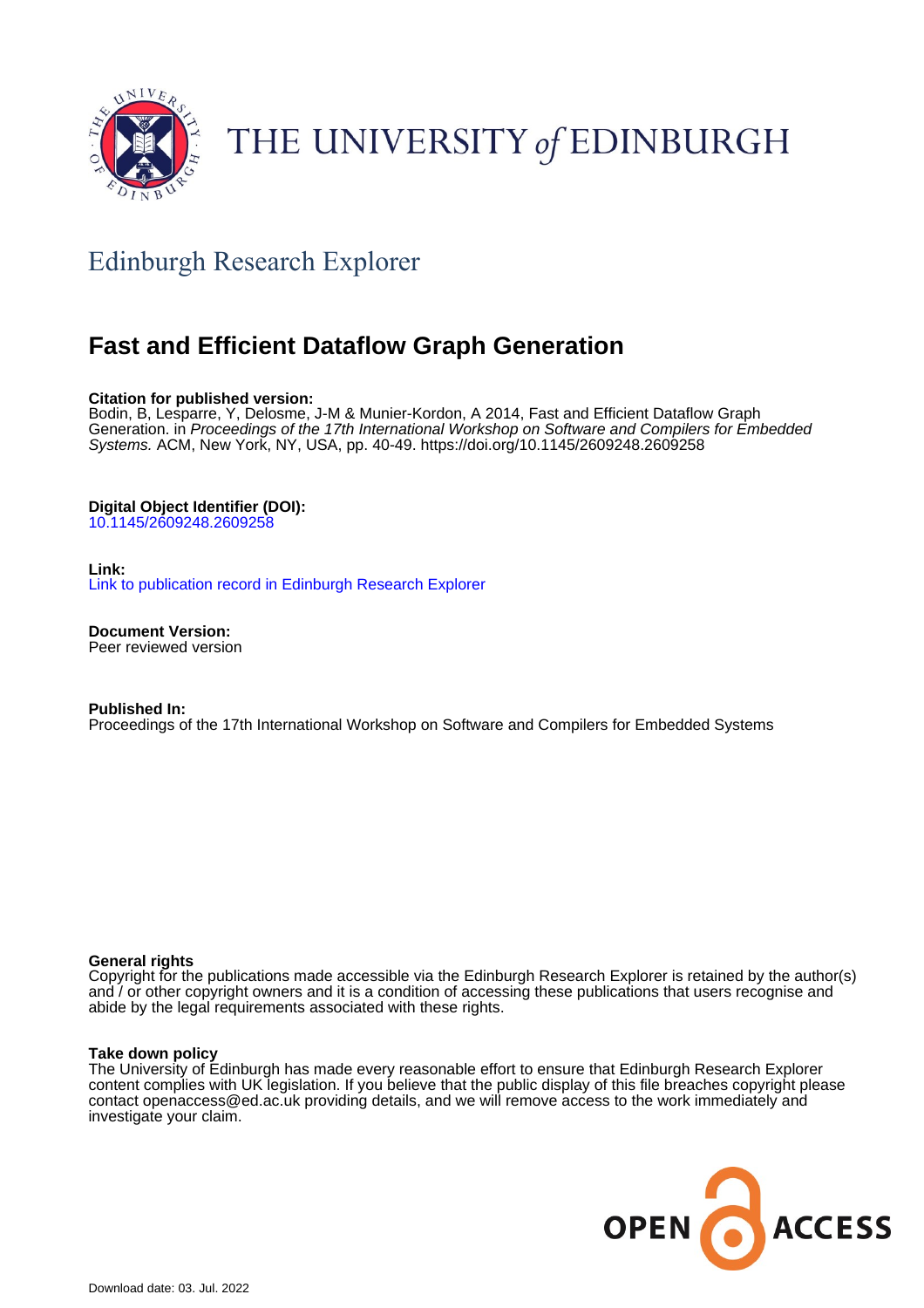## **Fast and Efficient Dataflow Graph Generation**

Bruno BODIN‡, Youen LESPARRE\*, Jean-Marc DELOSME†, and Alix MUNIER-KORDON\*

bbodin@inf.ed.ac.uk, youen.lesparre@lip6.fr, delosme@ibisc.univ-evry.fr, alix.munier@lip6.fr ‡ School of Informatics, University of Edinburgh,

Edinburgh, United-Kingdom

? Sorbonne Universités, UPMC Univ Paris 06, UMR 7606, LIP6, F-75005, Paris, France

† IBISC, Université d'Évry-Val-D'Essonne, 91025 Évry, France

## General Terms

Graph generation, Synchronous Dataflow, Cyclo-Static Dataflow, Phased Computation Graph.

## Keywords

Synchronous Dataflow Graph, SDFG, Cyclo-Static Dataflow Graph, CSDFG, Phased Computation Graph, PCG, normalization, random generation, initial markings.

## ABSTRACT

Dataflow modeling is a highly regarded method for the design of embedded systems. Measuring the performance of the associated analysis and compilation tools requires an efficient dataflow graph generator. This paper presents a new graph generator for Phased Computation Graphs (PCG), which augment Cyclo-Static Dataflow Graphs with both initial phases and thresholds.

A sufficient condition of liveness is first extended to the PCG model. The determination of initial conditions minimizing the total amount of initial data in the channels and ensuring liveness can then be expressed using Integer Linear Programming. This contribution and other improvements of previous works are incorporated in Turbine, a new dataflow graph generator. Its effectiveness is demonstrated experimentally by comparing it to two existing generators, DFTools and SDF<sup>3</sup>.

## 1. INTRODUCTION

Dataflow modeling is a highly valued method for the design of embedded systems and, over the last decades, several dataflow models have been proposed [16]. Applications are usually represented by a set of actors (or tasks) that communicate data through unidirectional communication channels. The model is therefore particularly well adapted to digital signal processing (DSP) applications.

The Synchronous Dataflow Graph (SDFG) model [10] is a simple dataflow model for which the amounts of data pro-

*SCOPES* '14 Schloss Rheinfels, St. Goar, Germany

duced or consumed at a time in each channel are fixed integers. This model is static, in the sense that the volumes of data exchanged are known before the execution of the application. Its behavior is thus predictable, with the consequence that important questions such as graph liveness or decision versions of optimization problems (in particular minimization of resources) are decidable. This characteristic allows then the development of efficient academic and industrial tools to handle these restricted dataflow graphs.

Several more expressive (still static) extensions were developed afterwards to handle larger classes of applications or particular resource constraints. The Cyclo-Static Dataflow Graph (CSDFG) model [5], in which data is produced or consumed piecemeal according to a fixed vector, is the most commonly used today. The dataflow graphs considered in this paper and generated by Turbine are Phased Computation Graphs (PCG) [19]. They extend the CSDFG model by including initial phases and thresholds. Phased Computation Graphs are usually considered in the context of programming languages for many-core architectures [1, 8].

As pointed before, several authors developed optimization methods with static dataflow graphs as inputs [2, 6, 20]. The first way to test the performance of their methods is to experiment using dataflow graphs obtained for specific applications, which can be obtained by analyzing directly the data processing algorithms. This is illustrated by the models of the H263 encoder [12], the MP3 playback [20] and the Reed-Solomon decoder [3], which have been developed in an academic context and do not contain more than 8 actors. A second approach consists in using a dataflow language to automatically generate the dataflow graph associated with an application [7, 18, 19]. The number of actors for real-life applications obtained by [4, 6] ranges from 38 up to 600. The increase in the size of the instances keeps pace with the evolution of embedded systems, with architectures soon comprising more than a thousand processors. It is achieved by assembling applications, corresponding to specific algorithms, to form the applications for the new systems, and by exploiting finer granularities, augmenting significantly the number of actors to achieve a higher parallelism.

The best way to validate an optimization method is to test it using randomly generated dataflow graph instances. The size of the generated graphs must be compatible to that of real instances, which can contain hundreds and even thousands of actors. Moreover, the generator must be fast enough not to slow down experimental validation of the optimization methods. General graph generation is a highly productive research area [14], whereas, to the best of our

Permission to make digital or hard copies of all or part of this work for personal or classroom use is granted without fee provided that copies are not made or distributed for profit or commercial advantage and that copies bear this notice and the full citation on the first page. To copy otherwise, to republish, to post on servers or to redistribute to lists, requires prior specific permission and/or a fee.

Copyright 2014 ACM 978-1-4503-2941-5/14/06 ...\$15.00.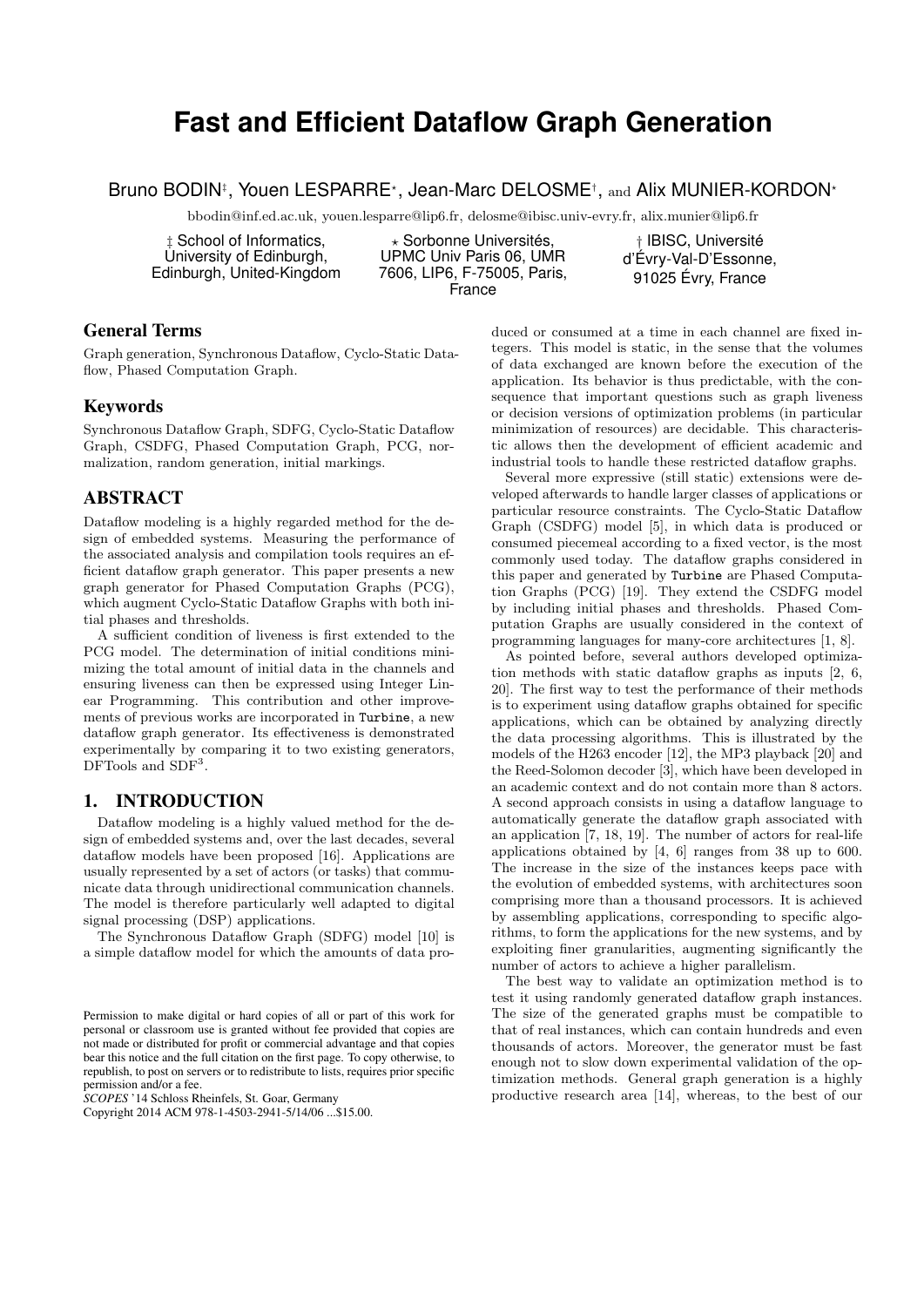knowledge, only two dataflow graph generation tools have been made available to system designers. The open source dataflow library DFTools, developed in Java and mainly used by the toolchain PREESM [13], supplies an SDFG generator, while the widely used  $C++$  library SDF<sup>3</sup> [17] provides both SDFG and CSDFG generation in addition to dataflow analysis algorithms [21, 15]. Our generator Turbine produces PCGs, hence also the more basic CSDFGs, which are commonly used to model applications in the industrial context [7]. We show experimentally in Section 6 that Turbine is able to produce a CSDFG with 10,000 actors within a reasonable time. Its performance is also compared, to its advantage, to that of  $SDF<sup>3</sup>$  and DFTools.

The critical step in dataflow graph generation is determining the initial conditions (*i.e.* computing the initial amount of data in the channels) that ensure the liveness of the model. The liveness of a static dataflow graph is decidable, but no polynomial-time algorithm exists to answer this question efficiently. The algorithm employed by  $SDF<sup>3</sup>$  and DFTools is based on a simple sufficient condition of liveness for an SDFG recalled in Section 3. Its extension to a CSDFG is theoretically sound, but calls for an excessive initial amount of data in the channels. Another important drawback is the time-complexity of the algorithms used by SDF<sup>3</sup> and DFTools, which severely limits the scalability of these two generators as shown experimentally in Section 6.

The sufficient condition exploited by Turbine is an extension to PCGs of the sufficient condition of liveness expressed in [11] for Weighted Event Graphs—a subclass of Petri nets strictly equivalent to SDFGs. This condition has been extended to the CSDFG model in [4]. It is extended in Section 4 to the PCG model. Our generator is based on linear programming to compute a minimum initial amount of data in the channels such that our sufficient condition of liveness is verified. The size of the linear program is a linear function of the number of channels, and is thus independent of the number of phases. We show in Section 6 that the total number of tokens (measuring the initial amount of data) generated by Turbine is 2.6 (resp. 1.6) times smaller than with  $SDF<sup>3</sup>$ (resp. DFTools).

Our paper is organized as follows. Section 2 presents the PCG model supported by Turbine and all the classical static dataflow models subsumed by this model. Some basic notations, followed by a brief presentation of  $SDF<sup>3</sup>$  and DFTools, are introduced in Section 3. Section 4 presents the sufficient condition of liveness employed by Turbine. Section 5 briefly describes Turbine. The limits of our generator and a comparison with  $SDF<sup>3</sup>$  and DFTools are presented in Section 6. Section 7 is our conclusion.

## 2. STATIC DATAFLOW MODELS

We present in this section the dataflow models supported by Turbine. Phased Computation Graphs are described last and encompass the models presented before.

#### 2.1 Synchronous Dataflow Graph

Synchronous Dataflow Graphs (SDFG) were introduced by Lee and Messerschmitt [10] to model data transfers for embedded systems. An application is decomposed into actors (tasks, nodes) which communicate through FIFO buffers (channels, edges). For each buffer, two positive integers specify the number of tokens (data items) produced (resp. consumed) when executing its input (resp. output) task.

These numbers are respectively noted  $p_a$  and  $c_a$  for buffer a. The number of tokens in buffer a at the start of the application is its initial marking, noted  $M_0(a)$ .



Figure 1: A buffer  $a$  between two tasks  $t$  and  $t'$  of an SDFG with production weight  $p_a = 4$ , consumption weight  $c_a = 5$  and initial marking  $M_0(a) = 0$ .

In the SDFG of Figure 1,  $p_a = 4$ ,  $c_a = 5$  and  $M_0(a) = 0$ . At the end of an execution of task  $t$ , 4 data items are stored in buffer  $a$ . In order to be executed, task  $t'$  requires 5 data items, which will be consumed at the beginning of an execution.

### 2.2 Computation Graph

Following Karp and Miller [9], the Computation Graph (CG) model extends the SDFG model with the specification of thresholds. A threshold indicates how many data items must be present in a buffer before the associated consumer task can be executed. The threshold of buffer a is denoted by  $\theta_a$ ; it satisfies  $\theta_a \geq c_a$  by definition.

Figure 2 represents a CG with  $c_a = 5$  and  $\theta_a = 7$ . A threshold value appears—separated by a colon—after the associated consumption weight. Task  $t'$  requires 7 data items to be executed and consumes 5 items at each execution.



Figure 2: A buffer  $a$  between two tasks  $t$  and  $t'$  of a CG. The consumption weight and the threshold are respectively  $c_a = 5$  and  $\theta_a = 7$ .

#### 2.3 Cyclo-Static Dataflow Graph

The Cyclo-Static Dataflow Graph (CSDFG) model is another extension of the SDFG model, in which the data items are consumed or produced piecemeal [5]. Data production and consumption are represented by vectors of non-negative weights. Each execution of a task  $t$  is decomposed into a fixed number of phases,  $\phi(t)$ . For each task t, two nonnegative integers,  $p_a(k)$  and  $c_a(k)$ , denote respectively the number of items produced into or consumed from a buffer a during phase  $k, 1 \leq k \leq \phi(t)$ . The total of the productions (resp. consumptions) over all the phases is denoted  $p_a$  (resp.  $(c_a)$ , *i.e.*  $p_a = \sum_{k=1}^{\phi(t)} p_a(k)$  and  $c_a = \sum_{k=1}^{\phi(t)} c_a(k)$ .

In the CSDFG of Figure 3, the vector of numbers of items produced during the  $\phi(t) = 2$  phases of an execution of task t is  $[p_a(1), p_a(2)] = [3, 1]$  with  $p_a = 4$ , and the vector of numbers of items consumed during the  $\phi(t') = 3$  phases of an execution of task t' is  $[c_a(1), c_a(2), c_a(3)] = [2, 1, 2]$  with  $c_a = 5$ .

## 2.4 Cyclo-Static Dataflow Graph with initial phases

Initial phases allow to express the way a task in a dataflow graph is initialized. The initialization of a task  $t$  is decom-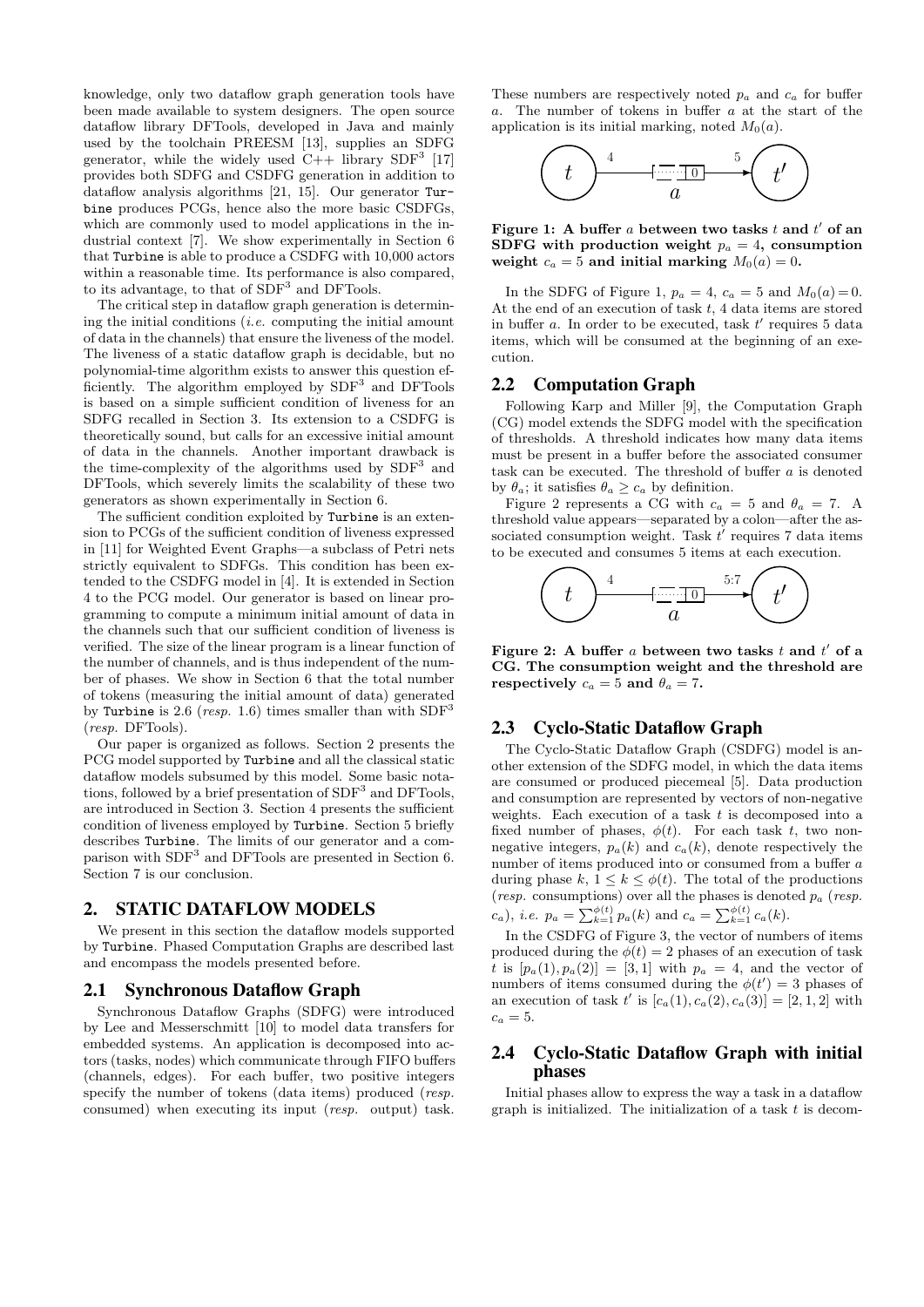

Figure 3: A buffer  $a$  between two tasks  $t$  and  $t'$  of a CSDFG. The numbers of phases are  $\phi(t) = 2$  and  $\phi(t') = 3$ . The two vectors associated to buffer a are  $[p_a(1), p_a(2)] = [3, 1]$  on the production side and  $[c_a(1), c_a(2), c_a(3)] = [2, 1, 2]$  on the consumption side.

posed into  $\sigma(t)$  initial phases, which are executed once. The phases of t are numbered from  $1 - \sigma(t)$  to  $\phi(t)$ ; numbers k belonging to  $\{1-\sigma(t), \cdots, 0\}$  (resp.  $\{1, \cdots, \phi(t)\}$ ) refer to initial (resp. cyclic) phases.

In Figure 4, the vector of the numbers of items produced (resp. consumed) in the initial phases appears, between parentheses, just before the vector of numbers of items produced (resp. consumed) in the normal phases. For task  $t$ ,  $\sigma(t) = 2, p_a(-1) = 1, p_a(0) = 2, \text{ and, for task } t', \sigma(t') = 2,$  $c_a(-1) = 2, c_a(0) = 3.$  Buffer a contains 3 data items after the two phases of initialization of task  $t$ , which executes cyclically its normal phases afterwards.



Figure 4: A buffer  $a$  between two tasks  $t$  and  $t'$  of a CSDFG with initial phases. The numbers of initial phases are  $\sigma(t) = 2$  and  $\sigma(t') = 2$ . The two vectors associated to buffer a are  $(p_a(-1), p_a(0)) = (1, 2)$  on the production side and  $(c_a(-1), c_a(0)) = (2, 3)$  on the consumption side.

#### 2.5 Phased Computation Graph

The Phased Computation Graph (PCG) model [19] extends the CSDFG model by using both thresholds and initial phases. On the consumer side of a buffer, all the initial phases have thresholds. The PCG notation extends that of the CSDFG with initial phases by using  $\theta_a(k)$  to denotefor a task t consuming data from a buffer  $a$ —the threshold of phase k, with  $1 - \sigma(t) \leq k \leq \phi(t)$ . For each phase k,  $\theta_a(k) \geq c_a(k)$  by definition of a threshold;  $\theta_a(k)$  is indicated only when it differs from  $c_a(k)$ . As in the CSDFG model,  $p_a$  (resp.  $c_a$ ) represents the sum of the numbers of items produced into ( $resp.$  consumed from) buffer a by a task  $t$ during its  $\phi(t)$  normal phases.

In Figure 5 the thresholds for the phases of task  $t'$  are  $\theta_a(-1) = 5, \theta_a(0) = 3, \theta_a(1) = 3, \theta_a(2) = 1$  and  $\theta_a(3) = 2$ .



Figure 5: A buffer  $a$  between two tasks  $t$  and  $t'$  of a **PCG.** Thresholds are  $\theta_a(-1) = 5$  and  $\theta_a(0) = 3$  for the  $\sigma(t') = 2$  initial phases, and  $\theta_a(1) = 3$ ,  $\theta_a(2) = 1$  and  $\theta_a(3) = 2$  for the  $\phi(t') = 3$  normal phases.

## 3. THREE-STEP GENERATORS OF STATIC DATAFLOW GRAPHS

The two static dataflow graph generators  $SDF<sup>3</sup>$  [17], targetting SDFGs and CSDFGs, and DFTools [13], for SDFGs, are surveyed in this section. Both illustrate a three-step procedure to generate dataflow graphs: build a connected oriented graph, compute arc weights ensuring consistency, and find an initial live marking. As this procedure is very general, this survey also provides an introduction to Turbine.

The first subsection recalls the minimal properties required of an SDFG and of a PCG; these properties are characteristic of real-life applications executed on embedded systems. The last three subsections describe the three-step procedure used to generate dataflow graphs and its implementation in SDF<sup>3</sup> and DFTools.

## 3.1 Consistency and liveness of a PCG

A generator should produce instances that are both consistent and live. Indeed, in most cases, a PCG model of a real-life application should possess these properties, which are briefly recalled below.

#### *3.1.1 Consistency of a PCG*

A PCG is consistent if there exists an initial marking such that its actors may all be executed infinitely often with bounded buffer sizes. This property, first introduced for the SDFG model in [10], carries over to the refinements of that model such as the CSDFG and PCG models [5].

Consider a PCG  $\mathcal{G} = (\mathcal{T}, \mathcal{A})$ . The elements of its topology matrix Γ, of size  $|\mathcal{A}| \times |\mathcal{T}|$ , are:

$$
\Gamma_{a,t} = \begin{cases}\n p_a &= \sum_{k=1}^{\phi(t)} p_a(k) & \text{if } a = (t, t') \\
 -c_a &= -\sum_{k=1}^{\phi(t)} c_a(k) & \text{if } a = (t', t) \\
 0 & \text{otherwise}\n\end{cases}.
$$

When (and only when)  $\Gamma$  has rank  $|\mathcal{T}| - 1$ , the graph  $G$  is consistent. Then, the vectors  $X$  satisfying the matrix equation  $\Gamma \cdot X^T = 0$  are proportional to a vector with strictly positive integer entries. The smallest such vector, whose entries are coprime, is known as the repetition vector [10], here noted R.

The SDFG and PCG pictured respectively in Figure 6 and Figure 7 have the same topology matrix:

$$
\Gamma = \left[ \begin{array}{rrr} 7 & -6 & 0 \\ 0 & 2 & -7 \\ -1 & 0 & 3 \end{array} \right].
$$

The rank of  $\Gamma$  is 2, hence both graphs are consistent. Their repetition vector is  $R = [6, 7, 2]$ .

#### *3.1.2 Liveness of a PCG*

A PCG with a fixed initial marking is live if each actor may be fired infinitely often. Since it is independent of the initial marking, consistency is not sufficient to ensure the liveness of a PCG.

Consider first the simpler case of an SDFG. A firing sequence is a sequence  $\nu$  of consecutive executions (firings) of the actors  $t \in \mathcal{T}$  where the symbol representing a firing is simply the name  $t$  of the actor fired. A simple way to test the liveness of a consistently marked SDFG is to construct, if possible, a firing sequence  $\nu_R$  in which each actor  $t \in \mathcal{T}$ is executed  $R_t$  times. Since such a sequence  $\nu_R$  brings the marking back to the initial marking, an infinite sequence is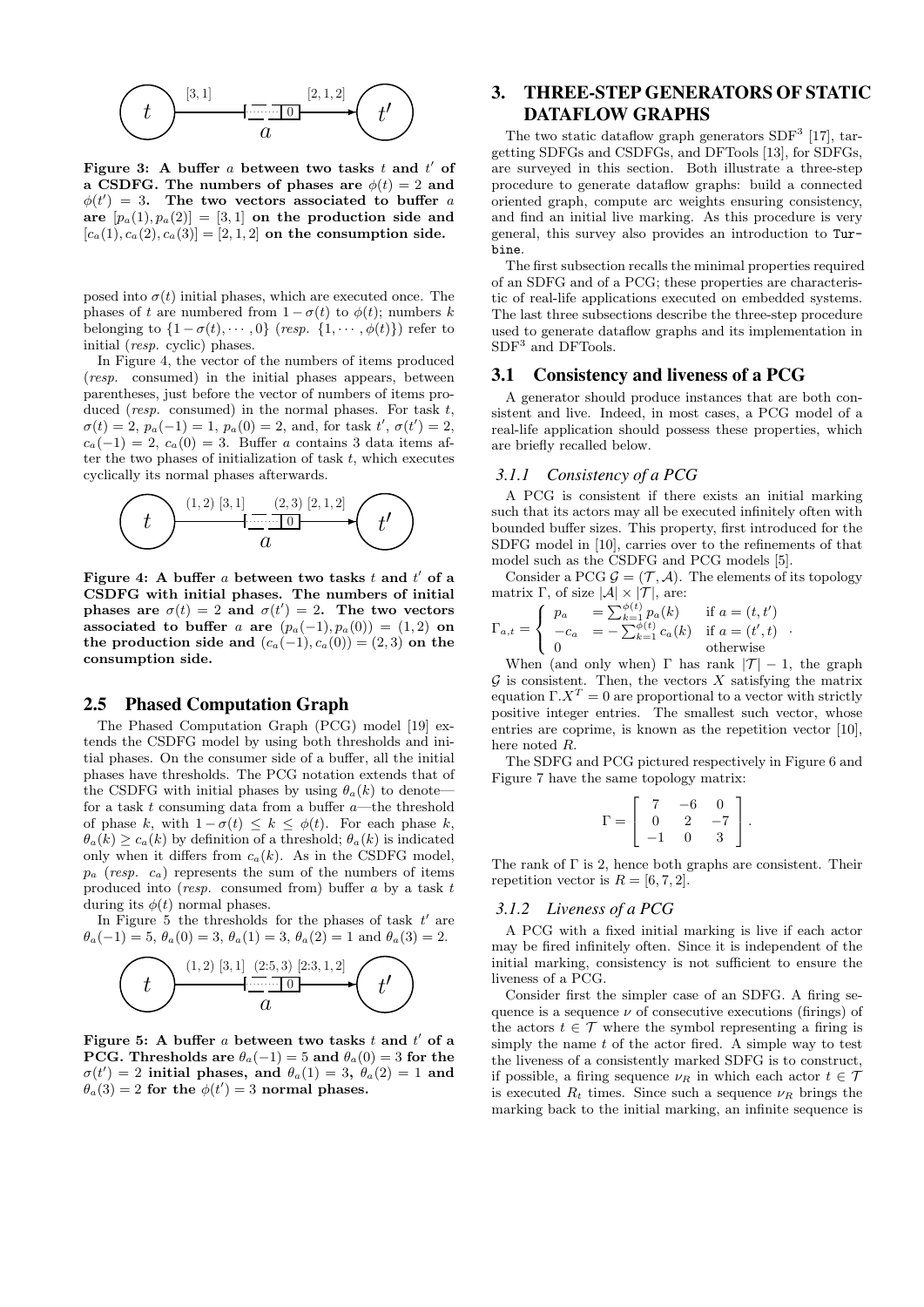obtained by infinitely repeating  $\nu_R$  thus ensuring that each actor is fired infinitely often.

The SDFG of Figure 6 is live as its actors may be executed following the sequence  $\nu_R = t^1 t^2 t^2 t^3 t^1 t^1 t^1 t^2 t^2 t^3 t^1 t^1 t^2 t^2$ with 6 executions of  $t^1$ , 7 of  $t^2$  and 2 of  $t^3$ .



Figure 6: The SDFG is consistent; its repetition vector is  $R = [6, 7, 2]$ . It is live since the firing sequence  $t^1t^2t^2t^3t^1t^1t^1t^2t^2t^2t^3t^1t^1t^2t^2$  may be repeated infinitely often.

 $\sum_{t \in \mathcal{T}} R_t$ , which unfortunately can be very large in practice. The sequence  $\nu_R$  has length the 1-norm of R,  $||R|| =$ In fact, as of today, there is no polynomial-time algorithm for testing the liveness of an SDFG.

Now consider a PCG. The initial phases must all be executed before a repetitive sequence  $\nu_R$  can be reached. The length of the initial sequence is not easily bounded. If a cyclic sequence  $\nu_R$  exists, since it is independent of the thresholds, its length is the same as that of the underlying CSDFG and is equal to the phase-weighted norm  $||R||_{\phi} =$  $\sum_{t \in \mathcal{T}} \phi(t) \cdot R_t.$ 

The PCG of Figure 7 is live. Its initial phases are executed by the sequence  $t^1 t^3 t^3 = t^1 (t^3)^2$ , which leads to the marking  $M(a_1) = 6, M(a_2) = 1, M(a_3) = 4.$  The actors may then repeat the sequence  $\nu_R = (t^1)^4 (t^2)^{11} (t^3)^4 (t^1)^2 (t^2)^3 (t^3)^2$  of length  $||R||_{\phi} = 1 \cdot 6 + 2 \cdot 7 + 3 \cdot 2 = 26.$ 



Figure 7: The PCG is consistent, with repetition vector  $R = [6, 7, 2]$ . The initial sequence  $t^1(t^3)^2$ may be followed by the infinitely repeated sequence  $(t^{1})^{4}(t^{2})^{11}(t^{3})^{4}(t^{1})^{2}(t^{2})^{3}(t^{3})^{2}$ , hence the PCG is live.

A generator must build consistent and live dataflow graphs. As liveness cannot be checked polynomially, a sufficient condition must be applied to construct live instances.

## 3.2 Generation of a connected graph

In SDF<sup>3</sup> and DFTools, and also in Turbine, an oriented graph with a given number of vertices (tasks) and edges (buffers) is built in two phases: first all actors are connected by edges forming a tree (acyclic connected graph), then remaining edges are added (and oriented) randomly.

#### 3.3 Weight Computation

This step consists in computing production/consumption weights such that the resulting dataflow graph be consistent. Various parameters may be used, such as setting minimum and maximum values of the weights or fixing the norm  $||R||$ of the repetition vector.

 $SDF<sup>3</sup>$  considers two cases for computing the weights. If  $\Vert R \Vert$  is set, the components of R are computed randomly according to this constraint. Weights are then derived to get a consistent graph by solving a linear system. If  $||R||$  is not fixed, weights are set randomly on edges and a depthfirst search algorithm is used to modify some of them so that the graph be consistent.

DFTools generates randomly a repetition vector  $R$  with components comprised between two fixed values  $R_{\text{min}}$  and  $R_{\text{max}}$ . Production/consumption weights are then easily computed.

Our algorithm to compute weights is very similar and is described in Section 5. The main difference is that it produces a PCG (and not just an SDFG or a CSDFG) and is based on the normalization of a consistent SDFG.

#### 3.4 Marking computation

The third step is the computation of an initial marking for the consistent graph constructed by the first two steps.

The algorithm presented in  $[17]$  for use in  $SDF<sup>3</sup>$  was clearly abandoned because of its time complexity. The algorithms implemented in SDF<sup>3</sup> and DFTools are based on the following simple sufficient condition of liveness:

THEOREM 1 (SCA). Let  $\mathcal G$  be a consistent SDFG with initial marking  $M_0$ . G is live if there is in every cycle  $\mu =$  $(t^1, a_1, t^2, a_2, \cdots, t^m, a_m, t^1)$  of G at least one arc  $a_i, i \in$  $\{1, \dots, m\}$  with  $M_0(a_i) = R_{t^i} \cdot p_{a_i}$ .

Since it fulfills the condition of Theorem 1, the SDFG of Figure 6 with the marking  $M_0(a_1) = M_0(a_2) = 0$ ,  $M_0(a_3) =$ 6 is live.

The computation of an initial marking following that sufficient condition consists in selecting a subset of edges  $\mathcal{A}' \subseteq \mathcal{A}$ such that the subgraph  $\mathcal{G}' = (\mathcal{T}, \mathcal{A} - \mathcal{A}')$  has no cycle and, then, setting the initial marking to

$$
M_0(a) = \begin{cases} R_t \cdot p_a & \text{if } a = (t, t') \in \mathcal{A}' \\ 0 & \text{otherwise} \end{cases}.
$$

 $SDF<sup>3</sup>$  computes an initial marking by selecting the edges in  $A'$  using a depth-first algorithm. DFTools first selects a set of tasks  $\mathcal{T}' \subseteq \mathcal{T}$  such that the subgraph  $\mathcal{G}'' = (\mathcal{T} - \mathcal{T}', \mathcal{A})$ is acyclic, then it sets  $\mathcal{A}' = \{a = (t, t') \in \mathcal{A}, t \in \mathcal{T}'\}$ . In both cases, the solutions obtained do not minimize the total amount of data.

Theorem 1 extends easily to CSDFGs. However, because of the presence of both thresholds and initial phases, its extension to PCGs is quite tricky. Instead, Turbine computes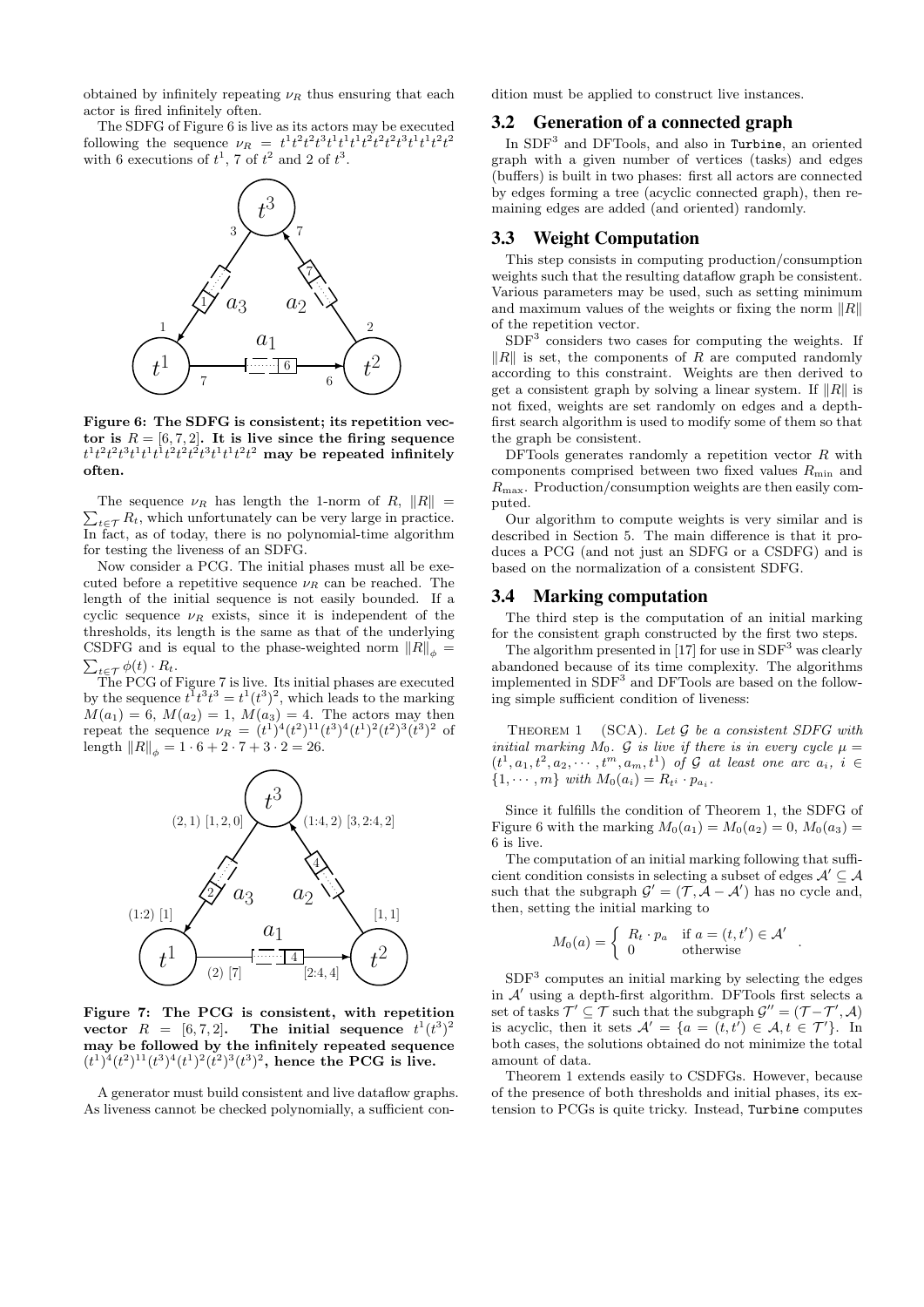an initial marking for a PCG based on another sufficient condition of liveness, presented in the next section.

## 4. A SUFFICIENT CONDITION OF LIVE-NESS FOR A PCG

The aim of this section is to prove a sufficient condition for the liveness of a PCG. This condition is fundamental to ensure that the initial marking associated with a generated PCG is live.

Subsection 4.1 is dedicated to the extension to a PCG of the notion of normalization known for SDFGs and CSDFGs. Normalization is a simple polynomial transformation of the graph which does not modify the feasible firing sequences. This transformation is used to obtain lower bounds on the amount of data on the graph cycles to ensure liveness. Subsection 4.2 presents additional useful notations. Subsection 4.3 recalls the definition of a feasible sequence and shows that the markings can be restricted to a particular set of values. Our sufficient condition of liveness is presented and proved in Subsection 4.4. Subsection 4.5 presents a polynomial algorithm to check the sufficient condition on a PCG. Subsection 4.6 develops a possible application of this condition to compute the minimum buffer size required to guarantee liveness.

#### 4.1 Normalization of a PCG

Normalization is a reversible transformation which greatly simplifies the weights of a consistent SDFG or CSDFG without modifying the constraints induced by the buffers on the actors' executions. It was introduced by Marchetti and Munier in [11] for Weighted Event Graphs, a subclass of Petri Nets strictly equivalent to SDFGs.

Setting  $K = lcm_{a=(t,t')\in \mathcal{A}}(R_t \cdot p_a)$ , where lcm denotes the least common multiple, SDFG normalization replaces by the value  $Z_t = K/R_t$  all production/consumption weights adjacent to each actor  $t \in \mathcal{T}$ . This transformation amounts to multiplying by the integer  $\delta_a = \frac{Z_t}{p_a} = \frac{K}{R_t \cdot p_a} = \frac{K}{R_{t'} \cdot c_a} = \frac{Z_{t'}}{c_a}$ <br>the parameters of each buffer  $a = (t, t') \in \mathcal{A}$ , marking included.

For the SDFG of Figure 6,  $K = lcm(42, 14, 6) = 42$  so that  $Z_{t^1} = 7$ ,  $Z_{t^2} = 6$  and  $Z_{t^3} = 21$ . As  $\delta_{a_1} = 1$ ,  $\delta_{a_2} = 3$ and  $\delta_{a_3} = 7$ , the initial marking of the normalized graph is  $M_0(a_1) = 1 \cdot 6 = 6, M_0(a_2) = 3 \cdot 7 = 21, M_0(a_3) = 7 \cdot 1 = 7.$ The equivalent normalized SDFG is shown in Figure 8.

Normalization has been extended to the CSDFG model by Benazouz et al. [4]. The extension to the PCG model is immediate. Indeed, for each buffer  $a = (t, t') \in \mathcal{A}$ , all the values  $p_a(k)$ ,  $1 - \sigma(t) \le k \le \phi(t)$ , and  $\theta_a(k')$  and  $c_a(k')$ ,  $1 - \sigma(t') \leq k' \leq \phi(t')$ , can be normalized by multiplying them by the scaling factor  $\delta_a$ , since it is a positive integer.

The normalization of the PCG of Figure 7 yields the equivalent PCG shown in Figure 9.

#### 4.2 Additional notations

Consider a PCG  $\mathcal{G} = (\mathcal{T}, \mathcal{A})$ . A task  $t \in \mathcal{T}$  has  $\sigma(t)$  initial phases and  $\phi(t)$  cyclic phases.

The  $n^{th}$  execution of the  $k^{th}$  phase of task t is denoted by  $(t_k, n)$ , where *n* is a positive integer. If  $n = 1$ , *k* belongs to  $s(t) = \{1 - \sigma(t), \dots, 0, 1, \dots, \phi(t)\}\$ and the non-positive values of  $k$  are related to the initial phases of  $t$ . Otherwise,  $n > 1$  and  $k \in \{1, \dots, \phi(t)\}\$  relates to t's normal phases.



Figure 8: SDFG resulting from the normalization of the SDFG of Figure 6. The normalization factors applied to the buffer parameters are  $\delta_{a_1} = 1, \ \delta_{a_2} = 3$ and  $\delta_{a_3} = 7$ .



Figure 9: PCG resulting from the normalization of the PCG of Figure 7. The normalization factors applied to the buffer parameters are  $\delta_{a_1} = 1$ ,  $\delta_{a_2} = 3$ and  $\delta_{a_3} = 7$ .

 $Pr(t_k, n)$  is the phase execution preceding  $(t_k, n)$ . It is formally defined as:

$$
Pr(t_k, n) = \begin{cases} (t_{k-1}, n) & \text{if } k > 1 \text{ and } n > 1 \\ (t_{\phi(t)}, n-1) & \text{if } k = 1 \text{ and } n > 1 \\ (t_{k-1}, 1) & \text{if } k \ge 1 - \sigma(t) \text{ and } n = 1 \end{cases}
$$

Execution  $(t_{-\sigma(t)}, 1)$  is fictitious and precedes  $(t_{1-\sigma(t)}, 1)$ . Consider an execution  $(t_k, n)$  of task t and denote by  $P_a(t_k, n)$  the total amount of data produced by t in a from

its first phase to the end of  $(t_k, n)$ . The cumulated production  $P_a(t_k, n)$  satisfies the recurrence equation

$$
P_a(t_k, n) = P_a Pr(t_k, n) + p_a(k)
$$
\n<sup>(1)</sup>

with  $P_a(t_{-\sigma(t)}, 1) = 0$ .

Now if, for any execution  $(t_k, n)$  with  $k \in \{1, \dots, \phi(t)\},$  $P_a^{\phi}(t_k, n)$  denotes the cumulated production without considering the initial phases—as if  $G$  was a CSDFG—hence starting with  $P_a^{\phi}(t_{\phi(t)}, 0) = 0$ , then, for any execution  $(t_k, n)$ with  $k \in s(t)$ , the cumulated production  $P_a(t_k, n)$  may be expressed as

$$
P_a(t_k, n) = P_a(t_k, 1) + P_a^{\phi}(t_{\phi(t)}, n - 1) \quad . \tag{2}
$$

Consider for instance buffer  $a = (t, t')$  in Figure 5:  $\phi(t) =$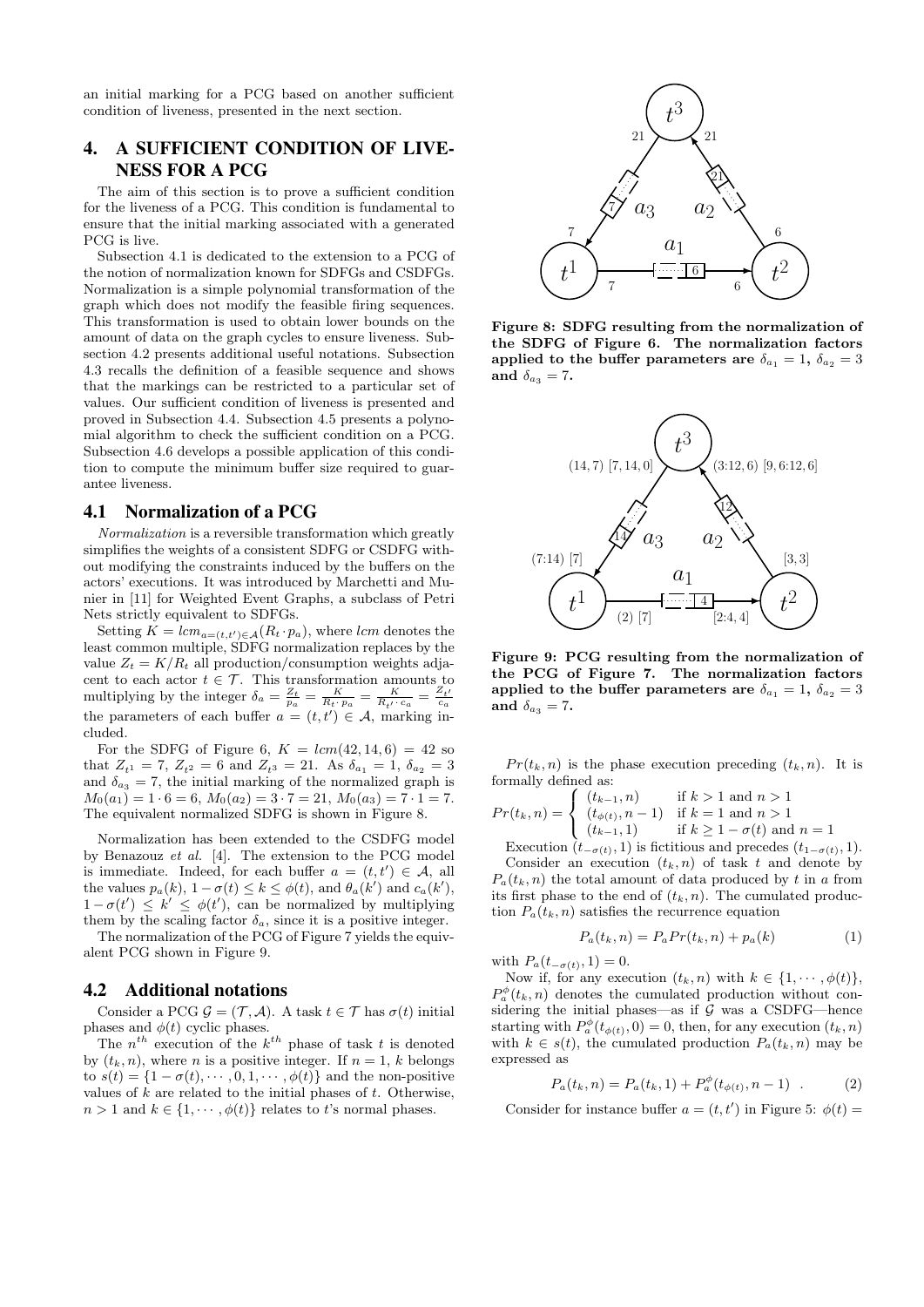2,  $P_a(t_{-1}, 1) = 1$ ,  $P_a(t_0, 1) = 3$ ,  $P_a(t_1, 1) = 6$ ,  $P_a(t_2, 1) = 7$ . For any positive integer n,  $P_a^{\phi}(t_2, n-1) = 4(n-1)$ . Thus, for any execution  $(t_k, n)$  of  $t, P_a(t_k, n) = P_a(t_k, 1) + 4(n-1)$ .

Now consider an execution  $(t'_{k}, n)$  of task  $t'$  and denote by  $C_a(t'_k, n)$  the total amount of data consumed by t' in buffer a until the end of  $(t'_{k}, n)$ . The cumulated consumption  $C_a(t'_k, n)$  satisfies the recurrence equation

$$
C_a(t'_k, n) = C_a Pr(t'_k, n) + c_a(k).
$$
 (3)

with  $C_a(t_{-\sigma(t')}, 1) = 0.$ 

If, for any execution  $(t'_k, n)$  with  $1 \leq k \leq \phi(t')$ ,  $C_a^{\phi}(t'_k, n)$ denotes the cumulated consumption without considering the initial phases, hence starting with  $C_a^{\phi}(t'_{\phi(t')},0) = 0$ , then, for any execution  $(t'_{k}, n)$  with  $k \in s(t')$ , the cumulated consumption  $C_a(t'_k, n)$  may be expressed as

$$
C_a(t'_k, n) = C_a(t'_k, 1) + C_a^{\phi}(t'_{\phi(t')}, n - 1).
$$
 (4)

Pursuing with Figure 5's example,  $\phi(t') = 3, C_a(t'_{-1}, 1) =$ 2,  $C_a(t'_0, 1) = 5$ ,  $C_a(t'_1, 1) = 7$ ,  $C_a(t'_2, 1) = 8$ ,  $C_a(t'_3, 1) = 10$ . For any positive integer  $n, C_a^{\phi}(t'_3, n-1) = 5(n-1)$  and thus, for any execution  $(t'_k, n)$  of  $t', C_a(t'_k, n) = C_a(t'_k, 1) + 5(n-1)$ .

#### 4.3 Feasible sequences and useful tokens

A sequence of firings  $\nu$  is defined by a sequence of actors  $\nu = t^1 t^2 \cdots t^p$ ,  $t^i \in \mathcal{T}$  for  $i \in \{1, \cdots, p\}$ , that are executed (fired) consecutively. Furthermore, the execution of t reached at the end of the subsequence  $t^1 \cdots t^i$  of  $\nu$ ,  $i \in \{1, \dots, p\}$ , is denoted by  $(t_{k(i,t)}, n_t^i)$ . The sequence  $\nu$  is then feasible if the following two conditions hold:

- 1. For any arc  $a = (t, t') \in \mathcal{A}$  and any value  $i \in \{1, \cdots, p\},\$ the marking of  $a$  is non negative after the execution of the subsequence  $t^1 \cdots t^i$ , thus  $M_0(a) + P_a(t_{k(i,t)}, n_t^i)$  $-C_a(t'_{k(i,t')}, n_{t'}^i) \geq 0.$
- 2. For any arc  $a = (t, t') \in \mathcal{A}$  and any value  $i \in \{1, \cdots, p\},\$ a contains at least  $\theta_a(k(i, t'))$  data items before the execution of  $(t'_{k(i,t')}, n_{t'}^i)$ , thus  $M_0(a) + P_a(t_{k(i,t)}, n_t^i)$  $-C_a Pr(t'_{k(i,t')}, n_{t'}^i) - \theta_a(k(i,t')) \geq 0.$

Note that, as  $\theta_a(k(i, t')) \geq c_a(k(i, t'))$ , the second condition is more restrictive. The first one can thus be omitted.

The notion of useful token is a limitation on the initial markings. It was first introduced by Marchetti and Munier in [11] and extended to CSDFGs by Benazouz et al. in [4]. Its generalization to PCGs is guaranted by the following lemma.

LEMMA 1 (USEFUL TOKENS). In a PCG  $\mathcal{G} = (\mathcal{T}, \mathcal{A}),$ replacing for each arc  $a = (t, t') \in \mathcal{A}$ ,  $M_0(a)$  by  $M_0^{\star}(a) =$  $\lfloor M_0(a)/h_a \rfloor \cdot h_a$ , with  $h_a = gcd(p_a(1 - \sigma(t)), \cdots, p_a(\phi(t)),$  $c_a(1-\sigma(t'))$ ,  $\dots$ ,  $c_a(\phi(t'))$ ,  $\theta_a(1-\sigma(t'))$ ,  $\dots$ ,  $\theta_a(\phi(t'))$ ), has no incidence on the feasible sequences.

PROOF. For any sequence  $\nu = t^1 t^2 \cdots t^p$ , and for any value  $i \in \{1, \dots, p\}$ , the condition of feasibility associated to the arc  $a = (t, t')$  is strictly equivalent to

$$
M_0^{\star}(a) + P_a(t_{k(i,t)}, n_t^i) - C_a Pr(t'_{k(i,t')}, n_{t'}^i) - \theta_a(k(i,t')) \ge 0,
$$

as  $h_a$  is a divisor of all the terms of the inequality. This proves the assertion.  $\square$ 

We suppose in the sequel that the initial marking fulfills the condition of Lemma 1.

## 4.4 A sufficient condition of liveness for a PCG

Lemma 2 is a technical result related to the total number of data items produced into a buffer.

LEMMA 2. The cumulated production  $P_a$  into buffer  $a = (t, t') \in \mathcal{A}$  satisfies, for any execution  $(t_k, n)$  of t with n a positive integer,

$$
P_a Pr(t_k, n) = P_a^{\phi}(t_{\phi(t)}, n-1) + P_a Pr(t_k, 1).
$$

PROOF. Three cases must be considered:

- If  $k > 1$  and  $n > 1$ , then  $Pr(t_k, n) = (t_{k-1}, n)$  and  $Pr(t_k, 1) = (t_{k-1}, 1)$ . The equation is true following equality (2).
- If  $k = 1$  and  $n > 1$ , then  $Pr(t_1, n) = (t_{\phi(t)}, n 1)$  and  $Pr(t_1, 1) = (t_0, 1)$ . Now, by equality (2),

$$
P_a(t_{\phi(t)}, n-1) = P_a^{\phi}(t_{\phi(t)}, n-2) + P_a(t_{\phi(t)}, 1).
$$

As  $P_a(t_{\phi(t)}, 1) = P_a(t_0, 1) + Z_t$  and  $P_a^{\phi}(t_{\phi(t)}, n - 1) =$  $P_a^{\phi}(t_{\phi(t)}, n-2) + Z_t$ , we get

$$
P_a(t_{\phi(t)}, n-1) = P_a^{\phi}(t_{\phi(t)}, n-1) + P_a(t_0, 1),
$$

hence the equation is true.

• Lastly, if  $k \geq 1 - \sigma(t)$  and  $n = 1$ , then  $Pr(t_k, 1) =$  $(t_{k-1}, 1)$  and, since  $P_a^{\phi}(t_{\phi(t)}, 0) = 0$  by convention, the equation is true.  $\Box$ 

Lemma 3 is similarly true for consumption weights. Its proof is therefore ommitted.

LEMMA 3. The cumulated consumption  $C_a$  from buffer  $a = (t, t') \in \mathcal{A}$  satisfies, for any execution  $(t'_{k}, n)$  of  $t'$  with n a positive integer,

$$
C_a Pr(t'_k, n) = C_a^{\phi}(t_{\phi(t')}, n-1) + C_a Pr(t'_k, 1).
$$

The core of our proof is to characterize a deadlock. A cycle  $\mu = (t^1, a_1, t^2, a_2, \dots, t^m, a_m, t^1)$  is said to be blocked if there exists a set of executions  $S = \{(t_{k_i}^i, n_i), t^i \in \mathcal{T}\}\$ and a feasible sequence of firings reaching all the executions  $Pr(t_{k_i}^i, n_i), t^i \in \mathcal{T}$ , such that no execution from S can be fired because of  $\mu$ .  $\mathcal G$  initially marked by  $M_0$  is then live if no cycle may be blocked.

Note that, since  $\mathcal G$  is normalized, the total amount of data remains constant in every cycle. The following lemma provides an upper bound on the total amount of data in a blocked cycle.

LEMMA 4. Let G be a normalized PCG. If a cycle  $\mu =$  $(t^1, a_1, t^2, a_2, \cdots, t^m, a_m, t^1), \text{ with } a_m = a_0, \text{ is blocked, then}$ there exists  $k_i \in s(t^i), i \in \{1, \dots, m\}$ , such that

$$
\sum_{i=1}^{m} M_0(a_i) + \sum_{i=1}^{m} w(i, k_i) \leq -\sum_{i=1}^{m} h_{a_i}
$$

with  $w(i, k_i) = P_{a_i} Pr(t_{k_i}^i, 1) - C_{a_{i-1}} Pr(t_{k_i}^i, 1) - \theta_{a_{i-1}}(k_i)$ .

PROOF. Suppose that the cycle  $\mu$  is blocked, then there exists a feasible sequence of firings such that each actor  $t^i$ ,  $i \in \{1, \cdots, m\}$ , has reached execution  $Pr(t_{k_i}^i, n_i)$  but cannot execute  $(t_{k_i}^i, n_i)$ .

Thus, for any arc 
$$
a_i = (t^i, t^{i+1})
$$
 of  $\mu$ , with  $t^{m+1} = t^1$ ,

$$
M_0(a_i) + P_{a_i}Pr(t_{k_i}^i, n_i) - C_{a_i}Pr(t_{k_{i+1}}^{i+1}, n_{i+1}) - \theta_{a_i}(k_{i+1}) < 0.
$$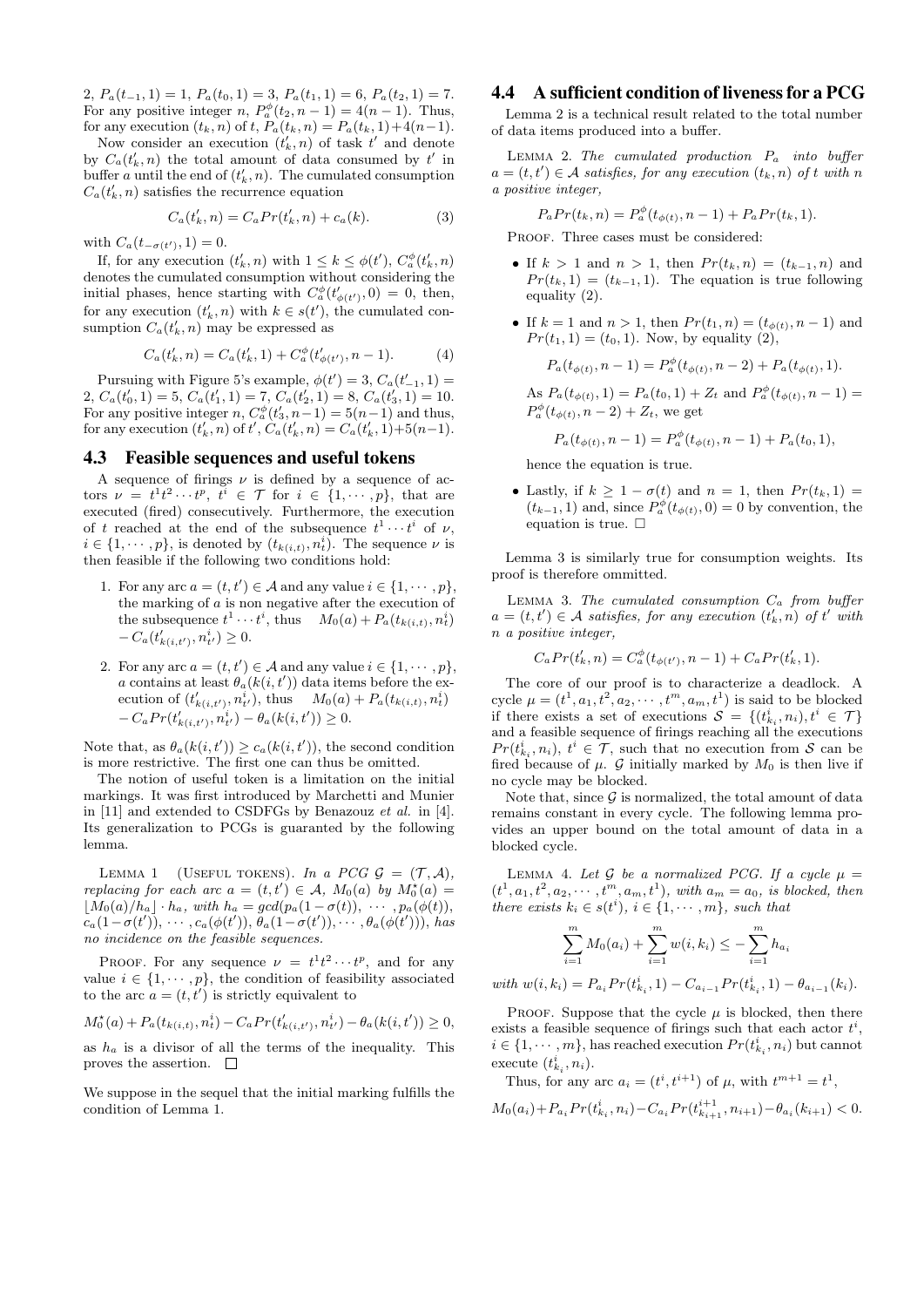Now it follows from Lemmas 2 and 3 that

$$
P_{a_i}Pr(t_{k_i}^i, n_i) = P_{a_i}^{\phi}(t_{\phi(t_i)}^i, n_i - 1) + P_{a_i}Pr(t_{k_i}^i, 1)
$$
  

$$
C_{a_i}Pr(t_{k_{i+1}}^{i+1}, n_{i+1}) = C_{a_i}^{\phi}(t_{\phi(t_i+1)}^{i+1}, n_{i+1}-1) + C_{a_i}Pr(t_{k_{i+1}}^{i+1}, 1)
$$

so that the above inequality may be rewritten as  $M_0(a_i) + P_{a_i}^{\phi}(t_{\phi(t_i)}^i, n_i - 1) + P_{a_i}Pr(t_{k_i}^i, 1)$ 

$$
- C_{a_i}^{\phi}(t^{i+1}_{\phi(t^{i+1})}, n_{i+1} - 1) - C_{a_i}Pr(t^{i+1}_{k_{i+1}}, 1) - \theta_{a_i}(k_{i+1}) < 0.
$$

By Lemma 1, the initial marking is supposed to be divisible by  $h_a$ , and so are all the terms of the last inequality. This inequality may thus be rewritten as

$$
M_0(a_i) + P_{a_i}^{\phi}(t_{\phi(t_i)}, n_i - 1) + P_{a_i}Pr(t_{k_i}, 1) - C_{a_i}^{\phi}(t_{\phi(t_i+1)}, n_{i+1} - 1) - C_{a_i}Pr(t_{k_{i+1}}^{i+1}, 1) - \theta_{a_i}(k_{i+1}) \le -h_{a_i}.
$$

As G is normalized,  $C_{a_i}^{\phi}(t_{\phi(t_i)}^i, n_i-1) = P_{a_i}^{\phi}(t_{\phi(t_i)}^i, n_i-1)$ . Summing the previous inequalities yields

 $\sum_{i=1}^{m} M_0(a_i) + \sum_{i=1}^{m} w(i, k_i) \leq -\sum_{i=1}^{m} h_{a_i},$ with  $w(i, k_i) = P_{a_i} Pr(t_{k_i}^i, 1) - C_{a_{i-1}} Pr(t_{k_i}^i, 1) - \theta_{a_{i-1}}(k_i),$ the result which was to be proven.

The next theorem is based on Lemma 4 and expresses a general sufficient condition of liveness of a PCG.

THEOREM 2 (SCB). Let  $\mathcal G$  be a normalized PCG.  $\mathcal G$  is live if for every cycle  $\mu = (t^1, a_1, t^2, a_2, \cdots, t^m, a_m, t^1)$  of  $\mathcal{G},$ with  $a_m = a_0$ , the following inequality is true:

$$
\sum_{i=1}^{m} M_0(a_i) > \sum_{i=1}^{m} W(a_{i-1}, a_i),
$$

with  $W(a_{i-1}, a_i) = \max_{k \in s(t^i)} [C_{a_{i-1}} Pr(t^i_k, 1) + \theta_{a_{i-1}}(k) P_{a_i} Pr(t_k^i, 1) - h_{a_i}.$ 

PROOF. Suppose that the condition expressed by the theorem is true for any cycle  $\mu = (t^1, a_1, t^2, a_2, \dots, t^m, a_m)$ . Since  $-w(i, k) - h_{a_i} \leq W(a_{i-1}, a_i), \forall i \in \{1, \cdots, m\}, \forall k \in$  $s(t^i)$ , for any sequence of  $k_i \in s(t^i)$ ,

$$
\sum_{i=1}^{m} M_0(a_i) > \sum_{i=1}^{m} W(a_{i-1}, a_i)
$$
  
> 
$$
\sum_{i=1}^{m} -w(i, k_i) - \sum_{i=1}^{m} h_{a_i}.
$$

Since this inequality is true for any sequence of  $k_i \in s(t^i)$ ,  $i \in \mathcal{T}$ , by taking the contraposition of Lemma 4, cycle  $\mu$ is not blocked. The consequence is that  $G$  does not contain any blocked cycle and hence is live, thus proving the theorem.  $\Box$ 

Note that, if the graph  $\mathcal G$  is an SDFG, then for any couple of arcs  $a = (t, t')$  and  $a' = (t', t'')$ ,  $s(t') = \{1\}$ ,  $C_a Pr(t_1, 1) =$  $C_a(t_0, 1) = 0$  and  $P_{a'}Pr(t_1, 1) = P_{a'}(t_0, 1) = 0$ . We get then  $W(a, a') = Z_t - \gcd(Z_t, Z_{t'})$ , leading to the following theorem proved initially by Marchetti and Munier in [11]:

THEOREM 3 ([11]). Let  $\mathcal G$  be a normalized SDFG.  $\mathcal G$  is live if for every cycle  $\mu = (t^1, a_1, t^2, a_2, \cdots, t^m, a_m, t^1)$  of  $\mathcal{G},$ with  $a_m = a_0$ , the following inequality is true:

$$
\sum_{i=1}^{m} M_0(a_i) > \sum_{i=1}^{m} Z_{t^i} - \sum_{i=1}^{m} \gcd(Z_{t^i}, Z_{t^{i+1}}).
$$

#### 4.5 Computation of the sufficient condition

We suppose in this subsection that  $\mathcal{G} = (\mathcal{T}, \mathcal{A})$  is a normalized PCG, initially marked by  $M_0$ , and show that our sufficient condition of liveness (SCB) can be tested polynomially.

Consider the valued graph  $\mathcal{H} = (\mathcal{A}, \mathcal{E}, v)$  defined as follows:

- 1. The vertices of  $H$  are the buffers;
- 2. An arc  $e = (a, a')$  in  $\mathcal E$  valued by  $v(e) = W(a, a')$   $M_0(a')$  is associated to any couple of buffers  $a = (t, t')$ and  $a' = (t', t'')$ .

(SCB) is then true if and only if  $\sum_{e \in c} v(e) < 0$  for every circuit  $c$  of  $H$ .

The graph  $H$  corresponding to the PCG pictured in Figure 9 is shown in Figure 10. The only circuit in  $H, c =$  $(a_1, a_2, a_3)$ , verifies  $\sum_{e \in c} v(e) = 0 - 2 - 6 < 0$ , and thus the PCG is live.



Figure 10: The valued graph  $\mathcal{H} = (\mathcal{A}, \mathcal{E}, v)$  associated to the PCG of Figure 9.

The computation of  $v(e)$  for a fixed arc  $e = (a, a')$  is bounded by  $\mathcal{O}(\max_{t \in T} (\phi(t) + \sigma(t))$ . The computation of H has a complexity of  $\mathcal{O}(|A|^2 \times (\max_{t \in T} (\phi(t) + \sigma(t))$ . Checking the condition can be done using the Bellmann-Ford algorithm coupled with a depth-first algorithm in time complexity  $\mathcal{O}(|A|^3)$  as described in [11].

#### 4.6 Lower bound for buffer sizing

Computation of lower bounds for the buffer sizes is a simple application of the two sufficient conditions of liveness  $\overline{\text{SCA}}$  and (SCB). Indeed, if a buffer  $a = (t, t')$  has a limited size  $\Delta$ , an associated backward arc  $a' = (t', t)$  may be added ensuring that this size limit will be verified by any feasible sequence of firings. The parameters of  $a'$  for a PCG are then set to:

$$
\forall k' \in s(t'), \quad p_{a'}(k') = c_a(k')
$$
  
\n
$$
\forall k \in s(t), \quad c_{a'}(k) = p_a(k)
$$
  
\n
$$
\forall k \in s(t), \quad \theta_{a'}(k) = p_a(k)
$$
  
\n
$$
M_0(a') = \Delta - M_0(a)
$$

Figure 11 represents a buffer with size limited to  $\Delta = 10$ .

The sufficient condition (SCA) can be applied to bound the buffer size in an SDFG or a CSDFG. The lower bound obtained is then

$$
\Delta_A = R_t \cdot p_a = R_t \cdot \sum_{k=1}^{\phi(t)} p_a(k).
$$

The sufficient condition (SCB) yields for an SDFG the lower bound  $\Delta_B = Z_t + Z_{t'} - \gcd(Z_t, Z_{t'})$ . This value is proved to be optimum in  $[11]$  (*i.e.* it is the minimum buffer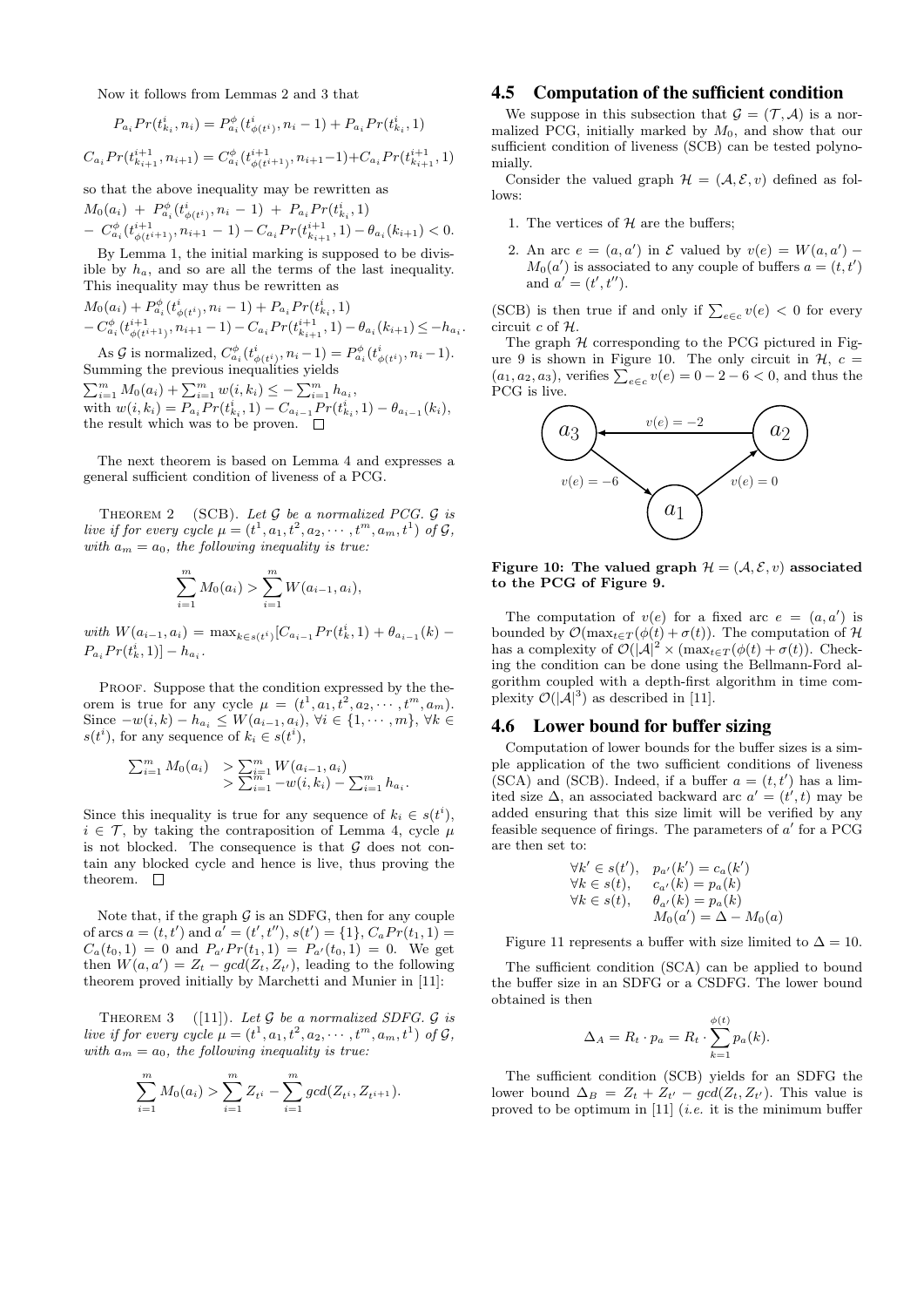

Figure 11: A buffer a with size limited to 10 between two tasks  $t$  and  $t'$  of a PCG.

size ensuring liveness), and thus  $\Delta_B \leq \Delta_A$ . These two values may be different. For instance, for the SDFG of Figure 1,  $\Delta_A = 20$  while the minimum buffer size ensuring liveness is  $\Delta_B = 4 + 5 - 1 = 8$ .

The following theorem expresses the lower bound obtained using condition (SCB) for a general PCG.

THEOREM 4. The value

$$
\Delta_B = \max_{k \in s(t)} p_a(k) + \max_{k' \in s(t')} \theta_a(k') - h_a
$$

is an upper bound of the minimum size for any buffer  $a =$  $(t, t^{\prime}).$ 

PROOF. For any value  $k \in s(t)$ ,

$$
C_{a'}Pr(t_k, 1) = C_{a'}(t_{k-1}, 1) = \sum_{\ell=1-\sigma(t)}^{k-1} p_a(\ell)
$$
  
=  $\sum_{\ell=1-\sigma(t)}^{k-1} p_a(\ell)$   
=  $P_a(t_{k-1}, 1) = P_a Pr(t_k, 1).$ 

Hence, for any  $k \in s(t)$ ,  $\theta_{a}(k) + C_{a'}Pr(t_k, 1) - P_a Pr(t_k, 1) = \theta_{a'}(k)$ and

$$
W(a', a) = \max_{k \in s(t)} \theta_{a'}(k) - h_a
$$
  
= 
$$
\max_{k \in s(t)} p_a(k) - h_a
$$

Similarly,  $C_a Pr(t'_{k'}, 1) = P_{a'} Pr(t'_{k'}, 1)$  for any  $k' \in s(t')$ , and thus

$$
W(a, a') = \max_{k' \in s(t')} \theta_a(k') - h_a.
$$

The sufficient condition of liveness of Theorem 2 is thus:

$$
\Delta_B > \max_{k \in s(t)} p_a(k) + \max_{k' \in s(t')} \theta_a(k') - h_{a'} - h_a.
$$

Since  $h_a$  is a divisor of  $h_{a'}$ , the value  $\Delta_B = M_0(a) + M_0(a')$ is divisible by  $h_a$ . The lowest feasible value fulfilling the inequality is thus  $\Delta_B = \max_{k \in s(t)} p_a(k) + \max_{k' \in s(t')} \theta_a(k') - h_{a'}$ . This completes the proof.  $\Box$ 

For example, the minimum size for the PCG of Figure 5 is  $\Delta_B = 3 + 5 - 1 = 7$ .

The question of the optimality of  $\Delta_B$  is an interesting challenge, even for CSDFGs.

#### 5. DESCRIPTION OF TURBINE

This section briefly presents our generator Turbine. Subsection 5.1 provides the list of input parameters and some implementation details. Subsection 5.2 explains how the various weights of a PCG are determined. The last subsection is devoted to the computation of an initial live marking, which is the most important contribution of our generator.

## 5.1 Overview

Turbine generates randomly PCGs, as well as all the subclasses described in Section 2. Several parameters must be fixed. Some parameters, such as the total number of actors  $|\mathcal{T}|$  and bounds of the degree of the actors, relate directly to the graph structure. The other parameters control the generation of random weight vectors; they are the average value of the repetition vector,  $R_{\mathcal{T}} = ||R|| / |\mathcal{T}|$  with  $||R|| = \sum_{t \in \mathcal{T}} R_t$ , the average number  $\phi_{\mathcal{T}}$  of cyclic phases and the average number of initial phases of a task.

Turbine is implemented using Python and the graph library NetworkX. The dataflow graphs are generated using the XML format issued from SDF<sup>3</sup>. The Linear Programming Solver used for the determination of a live marking is GLPK.

The overall structure of Turbine reflects a natural division in three steps. The connected graph generation step is very similar to that of  $SDF<sup>3</sup>$  and DFTools. The weight computation step generates randomly (following a uniform law) a normalized dataflow graph. The live marking computation step is based on sufficient condition (SCB).

#### 5.2 Weight computation

This step generates randomly all the weight vectors associated with the buffers, ensuring that the final PCG be consistent. First the components  $R_t$  of the repetition vector are generated randomly, with average the value  $R_{\tau}$  selected by the user, and are redrawn whenever needed to enforce  $gcd(R_1, R_2, \dots, R_{|\mathcal{T}|}) = 1$ . The normalized weights  $Z_t, t \in \mathcal{T}$ , are then deduced as detailed in Subsection 4.1.

Next, the numbers of phases  $\phi(t)$  and  $\sigma(t)$ ,  $t \in \mathcal{T}$ , are randomly generated with given averages. Finally, for every buffer  $a = (t, t') \in \mathcal{A}$ , the vectors  $p_a$ ,  $c_a$  and  $\theta_a$  are randomly generated such that  $\sum_{k=1}^{\phi(t)} p_a(k) = Z_t$ ,  $\sum_{k'=1}^{\phi(t')} c_a(k) = Z_t$ <br>and, for any  $k' \in \{1 - \sigma(t'), \cdots \phi(t)\}$ ,  $\theta_a(k') \ge c_a(k')$ .

#### 5.3 Marking computation

The third PCG generation step is the computation of a live initial marking. This step is critical and takes much more time than the other two.

The input is a normalized PCG  $\mathcal{G} = (\mathcal{T}, \mathcal{A})$ . A couple of buffers  $(a, a')$  such that  $a = (t, t') \in A$  and  $a' = (t', t'') \in A$ , with t, t' and  $t'' \in \mathcal{T}$ , defines an edge  $e = (a, a')$  in the graph  $\mathcal{H} = (\mathcal{A}, \mathcal{E})$  with arc weight  $W(e) = W(a, a')$  defined in Subsection 4.4.

The minimization of the total amount of initial data ensuring that the sufficient condition of liveness expressed by Theorem 2 is met can be modeled by the following Integer Linear Program:

Minimize 
$$
\sum_{a \in A} M_0(a)
$$
  
\nsubject to :  
\n
$$
\begin{cases}\n\gamma_{a'} - \gamma_a + M_0(a) - \epsilon \ge W(a, a') & \forall (a, a') \in \mathcal{E} \\
M_0(a) = h_a \cdot m_0(a) & \forall a \in \mathcal{A} \\
M_0(a) \in \mathbb{N}, m_0(a) \in \mathbb{N} & \forall a \in \mathcal{A} \\
\gamma_a \in \mathbb{R} & \forall a \in \mathcal{A}\n\end{cases}
$$

The value of the parameter  $\epsilon$  is set to  $1/|\mathcal{T}|$ . By minimizing the total amount of data, we ensure that the buffers with a strictly positive number of initial items necessarily belong to cycles, *i.e.* any buffer  $a$  which is not in a cycle verifies  $M_0(a) = 0$ .

Now suppose that  $c = (t^1, a_1, t^2, a_2, \dots, t^m, a_m, t^1)$  is a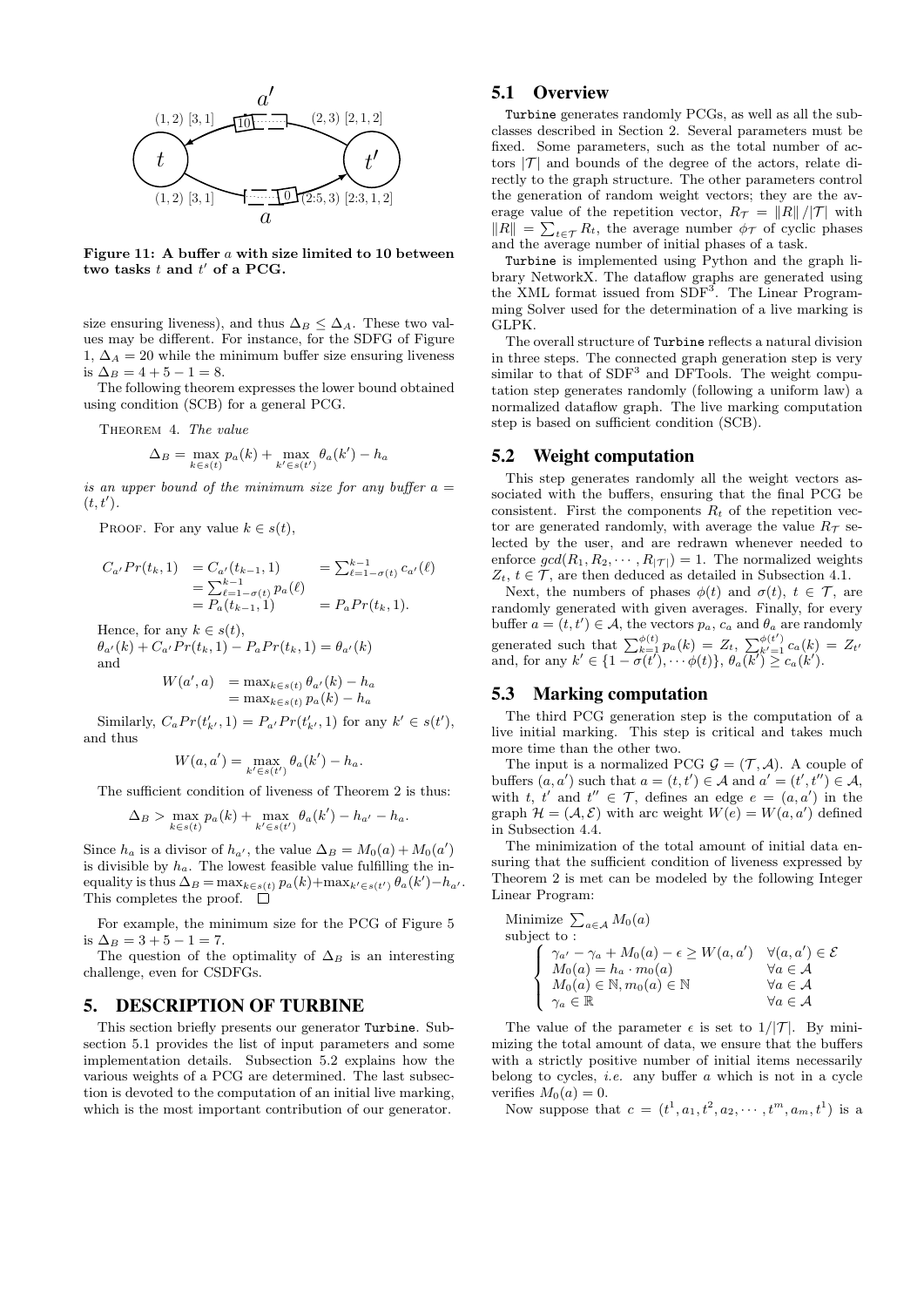cycle of  $G$ . Summing the m inequalities associated with  $a_i$ ,  $i \in \{1, \cdots, m\}$ , gives:

$$
\sum_{i=1}^{m} M_0(a_i) - m \epsilon \ge \sum_{i=1}^{m} W(a_i, a_{i+1}).
$$

As any value  $M_0(a)$ ,  $a \in \mathcal{A}$ , is divisible by  $h_a$ , the condition of Theorem 2 is met and the marking is live.

The exact resolution of this integer linear program is unfortunately not possible within a reasonable time. The idea is thus to solve a linear programming relaxation of that problem by replacing  $M_0(a) \in \mathbb{N}$  and  $m_0(a) \in \mathbb{N}$ ,  $\forall a \in \mathcal{A}$ , by  $M_0(a) \in \mathbb{R}^+$  and  $m_0(a) \in \mathbb{R}^+$ . A feasible solution is then derived from the optimal real solution  $m_0^{real}(a)$ ,  $\forall a \in \mathcal{A}$ , by setting  $M_0(a) = \lceil m_0^{real}(a) \rceil \cdot h_a$ .

#### 6. EXPERIMENTAL RESULTS

This section is devoted to experiments on Turbine and experimental comparisons with the generators  $SDF<sup>3</sup>$  and DFTools. Subsection 6.1 presents the experimental conditions. Performances of Turbine as a function of several parameters (size of the instances, average values of the repetition vector components and of the number of phases) are discussed in Subsection 6.2. The performances and the sum of the initial markings for the three generators are compared in the last two subsections.

#### 6.1 Experimental conditions

All our algorithms were coded using Python 2.6.6. Original source codes of  $SDF^3$  and DFTools were used.

Most of the experiments were performed on an Intel Core2- Duo E7500@3GHz using 2GB of RAM with a 32-bit OS. A server with two Xeon E5-2637 and 128GB was used to compute large instances with DFTools since it requires a Java Virtual Machine with 32GB of RAM.

Each experiment was launched 100 times, and the average value of interest (time or sum of initial markings) was returned. Four graph sizes have been selected: Tiny for 10 actors, Small for 100, Medium for 1000 and Large for 10,000. Both input and output degree of the actors belong to the set  $\{1, 2, 3, 4, 5\}$ . The average value  $R_{\mathcal{T}}$  of the components of the repetition vector is set to 5. For CSDFGs and PCGs the number of phases (initial and cyclic) belongs to  $\{1, 2, 3, 4, 5\}$ with an average  $\phi_{\mathcal{T}} = 3$ .

#### 6.2 Performance of Turbine

Table 1 presents the average generation time of a PCG as a function of graph size. The generation time grows roughly quadratically with  $|\mathcal{T}|$ , thus approaching a linear growth with respect to the number of buffers.

Table 1: Average PCG generation time for Turbine.

|        | generation time |
|--------|-----------------|
| Tiny   | 0.01s           |
| Small  | 0.3s            |
| Medium | 53s             |
| Large  | 2h7mn15s        |

The influence on Turbine's generation time of the average values of the repetition vector components,  $R_{\mathcal{T}}$ , and of the number of phases,  $\phi_{\tau}$ , was measured for medium-size graphs with  $R_{\mathcal{T}} \in \{5, 10, 15\}$  and  $\phi_{\mathcal{T}} \in \{5, 10, 15\}$ . The results do not vary significantly. Indeed, both parameters have no

influence on the size of the linear program, which depends linearly on the number of buffers.

#### 6.3 Comparison of the generation time

The comparison of the performances of SDF<sup>3</sup>, DFTools and Turbine is only possible for SDFGs.

Table 2 presents the average generation time of the three generators for the four graph sizes, from tiny to large. All three generators support instances of up to medium size within a reasonable time.

Table 2: Comparison of the SDFG generation times of Turbine,  $S\overline{D}F^3$  and DFTools. A  $\times$  indicates that the time was measured on a two-Xeon server.

|        | Turbine | SDF <sup>3</sup> | <b>DFTools</b> |
|--------|---------|------------------|----------------|
| Tiny   | 0.01s   | 0.03s            | 0.2s           |
| Small  | 0.1s    | 2s               | 0.5s           |
| Medium | 2.8s    | 1h10mn30s        | 11.5s          |
| Large  | 10mn14s |                  | $1h2mn36s*$    |

Table 3 presents a comparison between Turbine and  $SDF<sup>3</sup>$ for the generation of CSDFGs (DFTools only generates SD-FGs). The comparison was only possible for up to small instances since SDF<sup>3</sup> takes more than a day to generate a single CSDFG of medium size.

Table 3: Comparison of the CSDFG generation times of Turbine and  ${\rm SDF}^3$ .

| 7      | Turbine | SDF <sup>3</sup> |
|--------|---------|------------------|
| Tiny   | 0.01s   | 0.02s            |
| Small  | 0.1s    | 3.8s             |
| Medium | 46s     |                  |

In all cases,  $Turbine$  substantially outperforms  $SDF<sup>3</sup>$  and DFTools. It is the only one able to generate large SDFGs and medium to large CSDFGs on a regular desktop computer.

#### 6.4 Comparison of the initial markings

Averages of the sum of the initial markings were measured when using SDF<sup>3</sup>, DFTools and Turbine for SDFGs and CSDFGs.

Table 4 shows that for SDFGs the average sums of the initial markings grow linearly with the number of actors for all three generators. As illustrated in Figure 12, the proportionality factors are in the ratios 1 : 1.6 : 2.6 for Turbine, DFTools and SDF<sup>3</sup>, respectively.

Table 4: Average sums of the initial markings for SDFGs generated by SDF<sup>3</sup>, DFTools and Turbine.

| T      | Turbine             | SDF <sup>3</sup>  | <b>DFTools</b>      |
|--------|---------------------|-------------------|---------------------|
| Tiny   | $3.5 \times 10^{3}$ | $9.2 \times 10^3$ | $5.2 \times 10^{3}$ |
| Small  | $1.2 \times 10^5$   | $3.1 \times 10^5$ | $2.1 \times 10^5$   |
| Medium | $1.2 \times 10^{6}$ | $3.1 \times 10^6$ | $2.1 \times 10^6$   |
| Large  | $1.2 \times 10^7$   |                   | $2.1 \times 10^{7}$ |

The comparison of initial markings between  $SDF<sup>3</sup>$  and Turbine for CSDFGs is not displayed as it is already not possible for graphs of medium size because of the excessive generation time of SDF<sup>3</sup> .